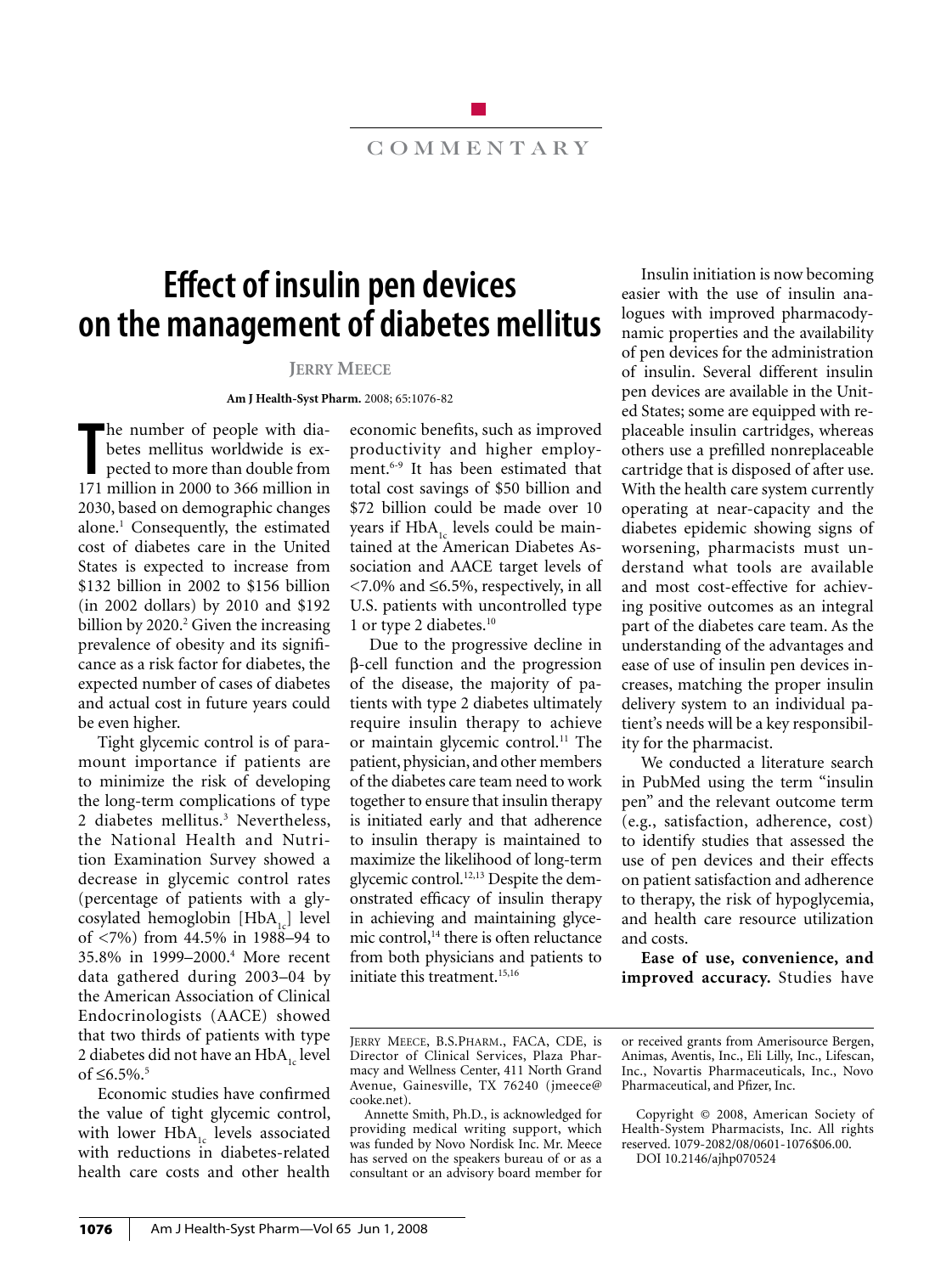shown that insulin pen devices are easy to use, are more convenient than conventional administration with a vial and syringe, and can improve dosing accuracy compared with conventional syringes.<sup>17-20</sup> In a randomized, open-label, crossover study of 121 patients with diabetes (107 with type 2 diabetes), a nonvalidated questionnaire revealed that 74% of patients considered an insulin analogue pen device easier to use than conventional syringes, and 85% indicated that the insulin-dose scale was easier to read.19 Ease of use could be particularly important for elderly patients who have difficulties with accurate self-dosing using a vial and syringe.17,21-24 One trial of 79 elderly patients with diabetes (77 with type 2 diabetes) and visual or motor disabilities who had difficulty or required assistance with the vial and syringe found that 53% of patients could independently use a prefilled insulin injection device, compared with only 20% who could independently use the vial and syringe.<sup>23</sup> While the prefilled insulin injection device could be used independently by more patients, there was no indication as to whether patients had difficulty in using it or whether they accurately measured their insulin dose.

In a crossover study that included 60 elderly patients (>60 years old), 54 (90%) found the functioning of a prefilled insulin pen easy to understand and preferred it for future treatment over conventional syringes because it was faster and easier to use.17 The ease of use and portability of pen devices enable patients to administer insulin where and when it is needed, and the discreet design may reduce the possible embarrassment of needle use in public. Korytkowski et al.19 found that 85% of patients considered the insulin analogue pen device more discreet for use in public than vials and syringes.

Pen devices have also been shown to improve dose accuracy compared with conventional vials and syringes, particularly with low insulin doses.20,25,26 Korytkowski et al.19 found that 82% of patients indicated more confidence with setting the required dose with the insulin analogue pen than the vial and syringe compared with 11% of patients who felt more confident with the vial and syringe. In a survey of users of prefilled insulin pens, 333 (73%) of 456 patients said that the dosing mechanism was more accurate compared with insulin administration using vials and syringes.18 While the conclusions of these two studies are limited by the fact that only patient perceptions of dose accuracy were presented with no verification of actual dose accuracy, other studies have indicated improved accuracy of insulin doses with pen devices compared with vials and syringes.20,25,26 It should be noted, however, that no study has assessed patients' perception of dose accuracy and then verified the actual administered dose.

Taken together, these results indicate improved ease of use, convenience, and dosing accuracy with pen devices compared with vials and syringes, all of which should help improve patient satisfaction, medication adherence, and, ultimately, glycemic control.

**Improved patient satisfaction and medication adherence.** Adherence to oral antidiabetic therapy has been shown to range from 36% to 93% in 11 retrospective studies of patients with type 2 diabetes who received treatment for 6–24 months, while adherence to insulin therapy was found to be 62% in a large retrospective study of patients with type 2 diabetes.<sup>27</sup> Poor adherence to diabetes medications is inevitably associated with higher  $HbA<sub>1c</sub>$  levels<sup>28,29</sup> and increased mortality rates.30 Poor adherence to insulin therapy has also been associated with increased hospital admissions as a result of acute diabetes complications.<sup>29</sup>

The use of insulin pen devices may be helpful in overcoming some of the barriers to effective insulin therapy and improving patient satisfaction, which could lead to increased adherence. A number of studies have shown that patients prefer insulin pen devices over vials and syringes for the administration of insulin.19,31,32 A statistically significant improvement ( $p < 0.05$ ) in all items of the Diabetes Treatment Satisfaction Questionnaire (DTSQ), including flexibility, ease of treatment, hypoglycemia status, and satisfaction, was found in an observational study that included 1622 insulin-treated patients with type 1 or 2 diabetes who switched from traditional syringe insulin injections to an insulin pen device.<sup>31</sup> In another study, significant improvements (*p* < 0.001) occurred in all measures of patient-reported outcomes, including convenience, flexibility, and overall preference, in 372 patients with type 2 diabetes who switched to a prefilled insulin analogue pen device.<sup>32</sup>

In a randomized, open-label, crossover trial of 121 patients with type 1 or 2 diabetes, 74% preferred a prefilled insulin analogue pen device over vials and syringes.<sup>19</sup> The majority of patients in this study considered the pen device to be more discreet (85% versus 9%), easier to use (74% versus 21%), and easier to read (85% versus 10%) than vials and syringes. One limitation of this study was the use of a nonvalidated questionnaire. The study also assessed treatment satisfaction using the validated DTSQ, which found that overall treatment satisfaction was similar with both insulin devices. Overall, more patients preferred an insulin pen device over vials and syringes in a questionnaire survey that assessed product-attribute expectations in 302 patients with type 1 or 2 diabetes who were current insulin users or nonusers.33 In this study, ease of use, activity interference, and social acceptability were rated significantly higher for an insulin pen device by both current insulin users and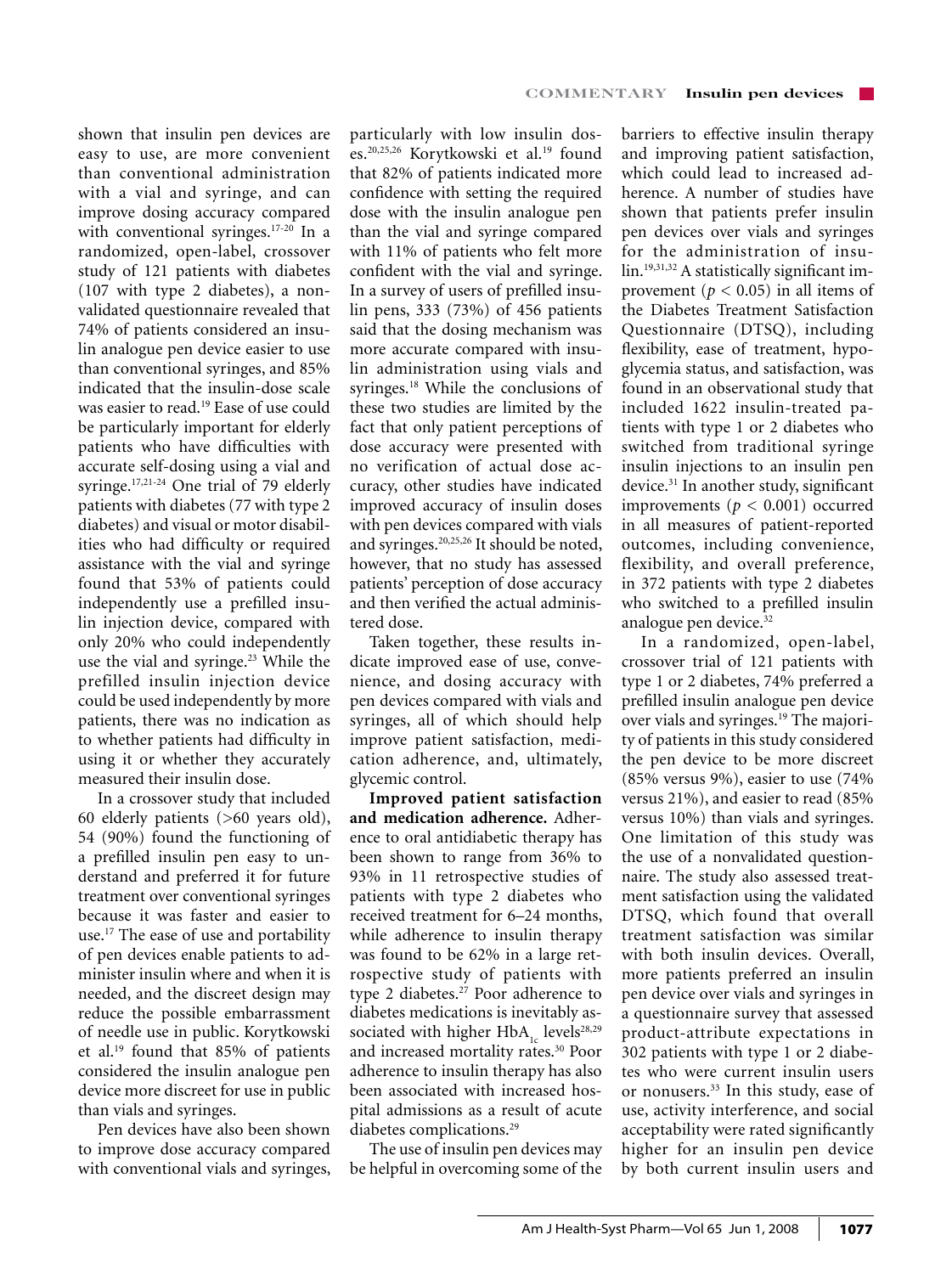nonusers. Similarly, in a survey of patients using an insulin pen device, 351 (77%) of 456 patients found it easier to comply with their insulin regimen using the pen device compared with vials and syringes.18

A recent analysis of third-party managed care claims data (PharMetrics database from 57 commercial health plans) from 1156 patients with type 2 diabetes found that conversion to a prefilled insulin analogue pen device was associated with increased adherence in patients with type 2 diabetes.34 In this study, managed care claims data were analyzed for six months before and for at least two years after patients switched treatment from a human insulin or insulin analogue vial and syringe to an insulin analogue pen device containing either insulin aspart or biphasic insulin aspart protamine. The percentage of patients who were considered adherent to therapy (defined as a medication possession ratio of ≥80%) was significantly higher after switching to or adding the pen device compared with the period before switching (54.6% versus 36.1%, *p* < 0.01). A followup analysis of the 486 patients who switched to the biphasic insulin aspart 70/30 pen device revealed that adherence significantly increased in this subset of patients ( $p < 0.01$ ).<sup>35</sup>

In all the studies mentioned so far in this section, patients were unlikely to have purchased their pen devices. If patients had to purchase their own pen devices, their opinion of the device may have differed and the adherence rates may have been substantially altered.

A recent study evaluated the effect of pen devices in a low-income Medicaid population.<sup>36</sup> Two analyses were conducted with patients with type 2 diabetes: (1) patients who converted from vials and syringes to a pen device  $(n = 560)$  versus patients continuing to use vials and syringes ( $n = 560$ ) and (2) patients taking oral antidiabetic drugs who

initiated insulin therapy with a vial and syringe ( $n = 1162$ ) versus those initiating therapy with a pen device (*n* = 168). The diabetes-related medication adherence rate was significantly lower for patients who switched to a pen device compared with those who continued to use a vial and syringe (45% versus 56%,  $p < 0.05$ ). There was no difference in adherence rates between the two delivery methods in patients initiating insulin therapy.

**Lower rates of hypoglycemia.** Hypoglycemia is one of the primary barriers to achieving tight glycemic control.37,38 Intensive insulin therapy has been associated with a greater risk of hypoglycemia3,39,40 and a number of recognized causes of hypoglycemia (i.e., errors in insulin dosing, missed or delayed meals or reduced intake, strenuous unplanned exercise, and the target level of glycemic control). The fear of hypoglycemia has been identified as an important risk factor for reducing health-related quality of life.41 This fear may also discourage patients from using more intensive insulin therapy and result in reduced medication adherence. If patients are to achieve and maintain tight glycemic control, the fear of hypoglycemia must be addressed so that insulin can be initiated earlier and adherence to therapy improved. The closer insulin supplementation is able to mimic physiological insulin secretion, the lower the risk of hypoglycemia.

A recent analysis of third-party managed care claims data for 1156 patients with type 2 diabetes revealed that switching to or adding a prefilled insulin analogue pen device increased medication adherence and correlated with a significant decrease in hypoglycemic events.<sup>34</sup> After controlling for different lengths of follow-up (six months before and at least two years after switching treatment), the likelihood of experiencing a hypoglycemic event was reduced by half after switching to the insulin analogue pen device (odds ratio

[OR], 0.50; 95% confidence interval [CI], 0.37–0.68; *p* < 0.05). Further, multivariate analysis showed that the occurrence of hypoglycemic events decreased by nearly two thirds in patients considered adherent to therapy (incidence rate ratio, 0.35; 95% CI, 0.11–0.81;  $p < 0.05$ ). The findings of this study were confounded by the fact that 51.5% of patients were originally receiving human insulin and, while converting from vial to pen, also converted from human insulin to an insulin analogue, which may have also contributed to the reduction in hypoglycemic events. However, this was controlled for in a multivariate analysis that showed no significant difference in the rate of hypoglycemia between patients who were initially treated with human insulin and those initially treated with an insulin analogue. In the follow-up subset analysis of the 486 patients who converted to the biphasic insulin aspart 70/30 pen device, previous users of an insulin analogue demonstrated a 63% reduction in the number of hypoglycemic events after switching to the pen device (OR, 0.37; 95% CI, 0.16–0.82; *p* < 0.05) compared with a 57% reduction for those who originally received human insulin (OR, 0.43; 95% CI, 0.19–0.98;  $p < 0.05$ ).<sup>35</sup>

An observational study of 1622 patients receiving insulin injections who switched from a traditional syringe to an insulin pen found that the pen device was associated with a statistically significant improvement (*p* < 0.05) in hypoglycemia or hyperglycemia status and all other items assessed on the DTSQ.31

In the aforementioned study by Korytkowski et al.,<sup>19</sup> six major hypoglycemic events were reported with the use of vials and syringes, two of which were serious adverse events. In contrast, no hypoglycemic events occurred during treatment with the insulin pen. Overall, there were no major differences in the safety profiles of the two delivery systems.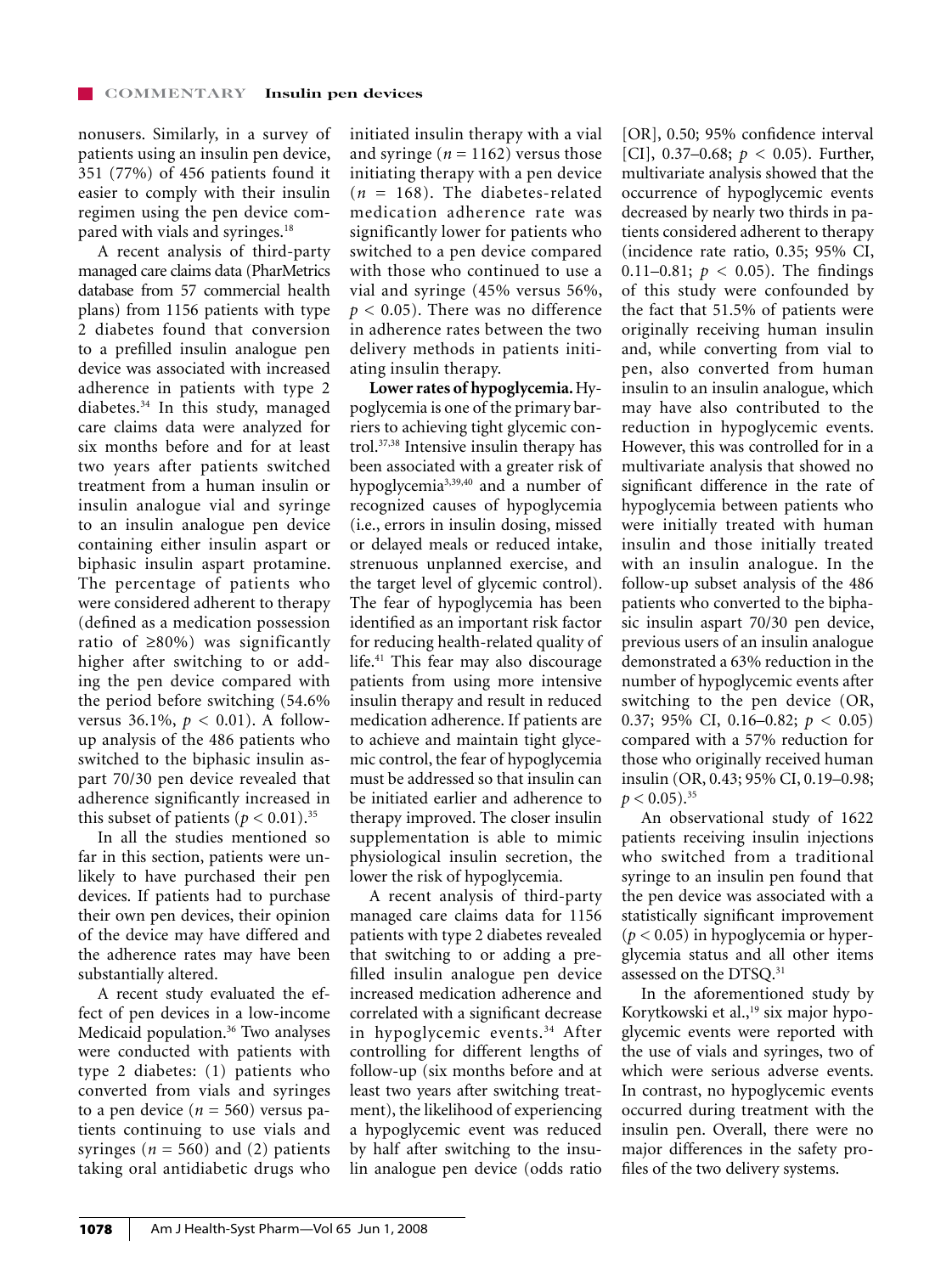**Reduced health care costs.** *Overall health care costs.* There is indisputable evidence that intensive treatment of diabetes and tight glycemic control significantly reduce the risk of diabetes-associated complications.<sup>3,39</sup> There is also increasing evidence that intensive glycemic control provides economic value to those who pay for health care.<sup>6</sup> Furthermore, increased adherence to antidiabetic medications has been found to be a significant predictor of reduced total annual health care costs.<sup>7-10,42</sup>

Lee et al.<sup>34</sup> found that annual health care costs decreased significantly after switching to or initiating therapy with an insulin analogue pen. The overall annually adjusted mean all-cause health care costs per patient decreased significantly from \$16,359 to \$14,769 after switching from vials and syringes to an insulin analogue pen device  $(p < 0.01)$ . Approximately 60% of these health care costs were diabetes related.

In the analysis of Medicaid data, total health care costs (excluding prescriptions) in year 2 were comparable for patients switching to a pen device and those continuing to use vials and syringes (\$11,476 versus \$10,755) but were significantly lower for patients initiating insulin therapy with a pen device (\$14,857) compared with a vial and syringe (\$31,765)  $(p < 0.05).^{36}$ 

*Diabetes-related costs.* The treatment of hypoglycemia is a costly component of diabetes-related therapy.43,44 The mean cost per hypoglycemic episode has been estimated at \$1186 (ranging from \$181 for an office visit to \$4924 for a hospital visit) in an analysis of claims data from 2118 patients with type 1 or type 2 diabetes treated with insulin.44 Another estimate of \$1087 per hypoglycemic event (\$427 in the outpatient setting) was derived from a retrospective analysis of claims data for 1434 patients who started treatment with isophane insulin human or insulin glargine.<sup>43</sup>

In the study by Lee et al.,  $34$  annual hypoglycemia-attributable costs (the amounts paid to the health care provider by the third-party payer for claims related to hypoglycemic events) per patient decreased by more than half after switching from vials and syringes to a prefilled insulin analogue pen device (from \$1415 to \$627) ( $p < 0.01$ ). These significant hypoglycemia-attributable cost savings were largely due to significant annualized mean savings in hospitalization costs of \$569, physician-visit costs of \$92, pharmacy costs of \$78, and emergency department costs of \$65. Cost savings in hospitalizations and emergency department visits associated with hypoglycemia were largely driven by decreases in the mean annual hospital length of stay (9.6 days versus 6.4 days, *p* < 0.01) and emergency department visits  $(7.4 \text{ visits versus } 5.2 \text{ visits, } p < 0.01).$ Overall, hypoglycemia-attributable cost savings accounted for 57% of the total savings in diabetes-related health care resource use.

Other diabetes-associated costs (the sum of the amounts paid for claims related to type 2 diabetes, excluding hypoglycemia-attributable costs) in this study also significantly decreased by \$600 overall per patient per annum, with savings of \$1300 in physician visits, \$629 in pharmacy costs, and \$115 in associated emergency department visits (driven by the significant annual mean decrease in emergency department visits).<sup>34</sup>

This analysis also assessed the effect of switching to a prefilled insulin analogue pen on health outcomes and associated health care costs and showed that there were significant reductions in hypoglycemia-related health care resource utilization.<sup>34</sup> There were significant decreases in hypoglycemia-related emergency department visits (OR, 0.44; 95% CI, 0.21–0.92;  $p < 0.05$ ) and physician visits (OR, 0.39; 95% CI, 0.24–0.64;  $p < 0.05$ ), whereas hypoglycemiarelated hospitalizations (OR, 0.88;

95% CI, 0.47–1.66) and outpatient visits (OR, 0.79; 95% CI, 0.31–2.01) remained similar after switching to or starting therapy with the insulin analogue pen device.

While the study of Medicaid data did not present hypoglycemiaattributable costs, it did show significant reductions in hospital costs (\$1,196 versus \$4,965 per patient) and outpatient costs (\$7,796 versus \$13,104) for patients initiating insulin therapy with a pen device versus vials and syringes ( $p < 0.05$  for both comparisons).36

*Pharmacy costs.* In 2002, insulin (including delivery systems and supplies) and oral antidiabetic drugs accounted for only 7.6% and 5.4%, respectively, of the total health care expenditures attributable to diabetes (over \$91 billion).2 Thus, up-front spending on drug costs represents only a small proportion of the costs of diabetes, and reductions in the costs of treating the complications of diabetes could more than offset any short-term increases in drug costs.

In the study by Lee et al., $34$  there was a reduction in diabetes-related pharmacy acquisition costs after switching to the insulin analogue pen device. The total cost of insulin remained similar in the overall cohort group and in the subcohorts of patients who had received either human insulin or an insulin analogue pen device, but there were significant decreases in the annual per-patient cost of oral antidiabetic drugs in the overall cohort (\$1579 versus \$915,  $p < 0.01$ ) and within the subcohorts (previous human insulin: \$765 versus  $$472, p < 0.01$ ; previous human insulin analogue: \$814 versus \$443,  $p < 0.01$ ).

Although published wholesale pharmacy costs for insulin analogue pen devices are higher than those for vials of human insulin or insulin analogues, the maintenance of insulin costs may be due to the fact that improvements in adherence and outcomes may have allowed for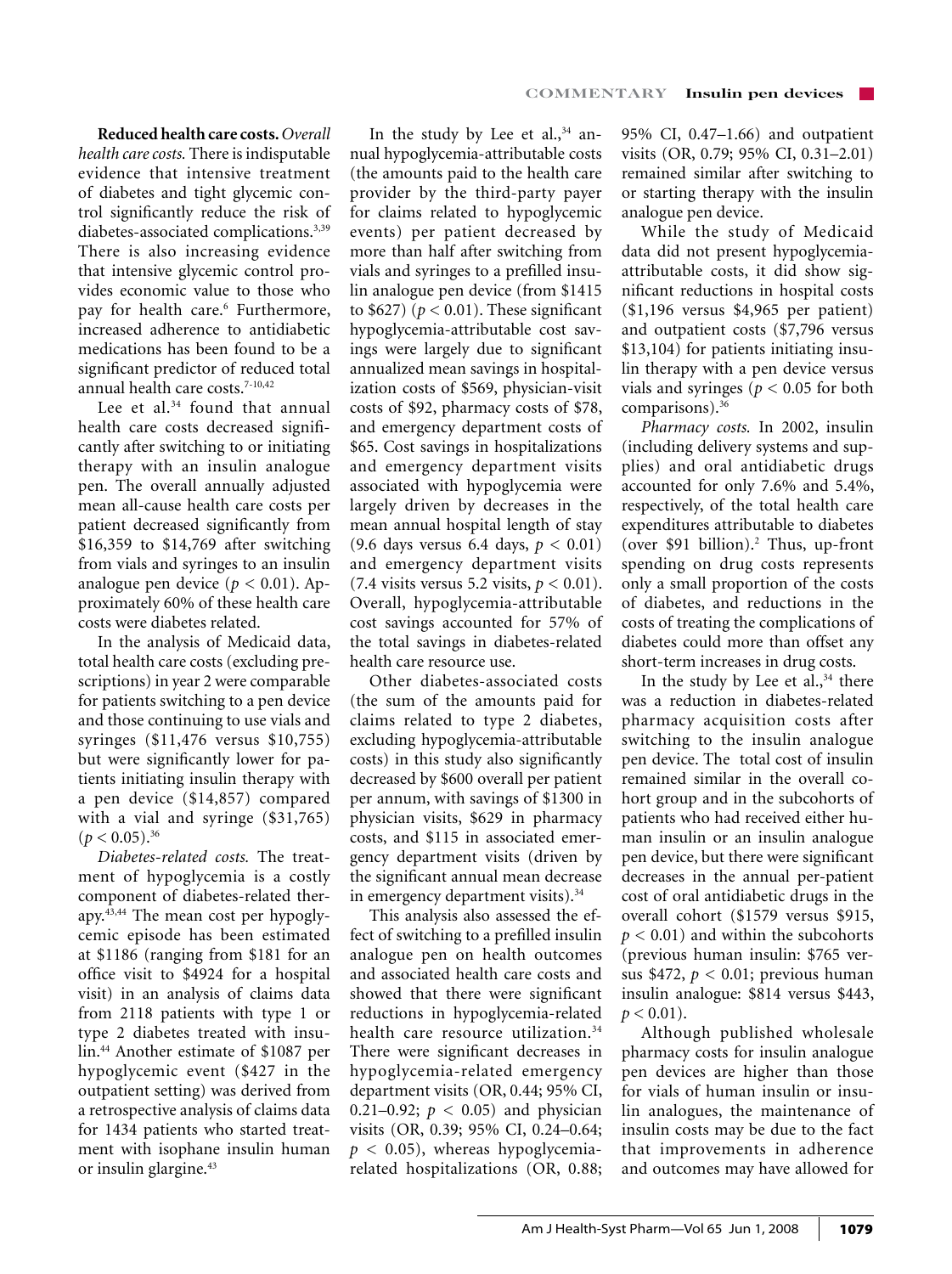lower daily doses of insulin. Also, with the pen devices, there would be less insulin wastage due to the expiration of open vials. In addition, the reduction in oral antidiabetic drugs could be a reflection of improved self-management and subsequent improved outcomes after switching to the insulin analogue pen device, which may have led physicians to reduce the prescribed number, strength, or daily dose of oral antidiabetic drugs, thereby resulting in the reduced cost of oral antidiabetic drugs.

In the study of Medicaid data, patients who initiated insulin therapy with a pen device had significantly lower insulin prescription costs than those who initiated insulin therapy via a vial and syringe (\$6123 versus  $$7466, p < 0.05$ <sup>36</sup>

**Use of insulin pens in the United States.** Although insulin pens are now widely used in Europe, with their use surpassing syringes as the most common insulin delivery device in the United Kingdom, syringes remain the most common choice for insulin delivery in the United States.45 There may be a number of obstacles to widespread use of pen devices in the United States, including provider factors and cost. In the United States, over 80% of patients with diabetes are cared for by a primary care physician who is less likely to have been exposed to the benefits of pen use in his or her training.45 In Europe, patients with diabetes are more likely to be cared for by a multidisciplinary team led by an endocrinologist and including a diabetes educator, such as a diabetes nurse specialist, who are more likely to be familiar with pen use, will initiate insulin earlier, and are more likely to use intensive insulin therapy than primary care physicians in the United States. With intensive insulin therapy and more frequent injections of insulin, the greater convenience and ease of use of pen devices are more likely to become apparent. Cost, or the perceived higher costs of insulin pens, may also be a factor, limiting the widespread use of pen devices in the United States, especially for individuals without health insurance. In Europe, government health care systems reimburse patients for pen purchases; however, in the United States, the cost of insulin pens may be higher than that of vials and syringes for patients who do not have health insurance. This is an important issue and indicates that cost to patients may be a barrier for use of pens, despite increased patient preference for these devices.<sup>19</sup>

In the United States, the level of coverage and reimbursement for the cost of purchasing disposable pen devices and cartridges for refillable pens varies from plan to plan, and some copayment by the patient may be required. Some refillable pens are provided free to the patient from the physician, and others can be purchased with discount coupons available from the manufacturers.46 But even with insurance coverage, navigating the prescription benefit plan can be daunting for both health care professionals and patients. For patients covered by insurance, the cost of insulin pens versus vials and syringes is small in most cases, depending on the number of units used per month. The copayment may be the same for a box of five prefilled insulin syringes (1500-unit boxes) as it is for 1000 units of the same insulin in a vial, translating to an advantage for the pen user.45 There may also be less wastage of insulin due to expiration of an open vial, meaning that the overall price differences between vials and syringes and pen devices are not substantial.46 It is more likely that provider factors, such as unfamiliarity and underestimation of the possible benefits of pen use or perceived higher costs of pen devices, play a larger part in determining the level of insulin pen use than actual costs of pen devices.

**The role of the pharmacist in diabetes management.** A multidisciplinary care team is needed to ensure effective management of patients with diabetes, and pharmacists have a key role to play within this team. From the initiation of insulin therapy, the pharmacist could help patients target glycemic levels faster and with fewer hypoglycemic episodes by making dosage adjustments as necessary. This may be achieved by collaborative practice agreements between pharmacists and physicians, which are becoming increasingly popular in more than 40 states. Pharmacist-adjusted dosages can be further helped by the use of simple algorithms, such as that used in the Treat-To-Target Trial $47$  (appendix) or in the large observational PREDICTIVE 303 study.<sup>48</sup>

Pharmacists also have an important task in describing the various insulin delivery methods and their benefits to help patients make informed decisions about the most appropriate delivery method for their lifestyles. Furthermore, becoming familiar with the insurance copayments and formularies concerning insulin pens may allow the pharmacist to add to the services offered to patients with diabetes.

By improving patient access to information and advice, increasing patient education, and giving detailed guidance on the proper use of insulin pens, pharmacists may also contribute to short-term cost savings due to fewer emergency room visits and fewer unplanned physician visits.

**Summary.** The administration of insulin with a pen device is preferred by patients over administration with a vial and syringe, and the preference is associated with improved adherence to therapy, a decreased incidence of hypoglycemic episodes, and a reduction in associated health care resource utilization and costs. Despite a higher wholesale pharmacy cost for insulin analogue pen devices over vials of insulin, insulin costs may not increase after switching patients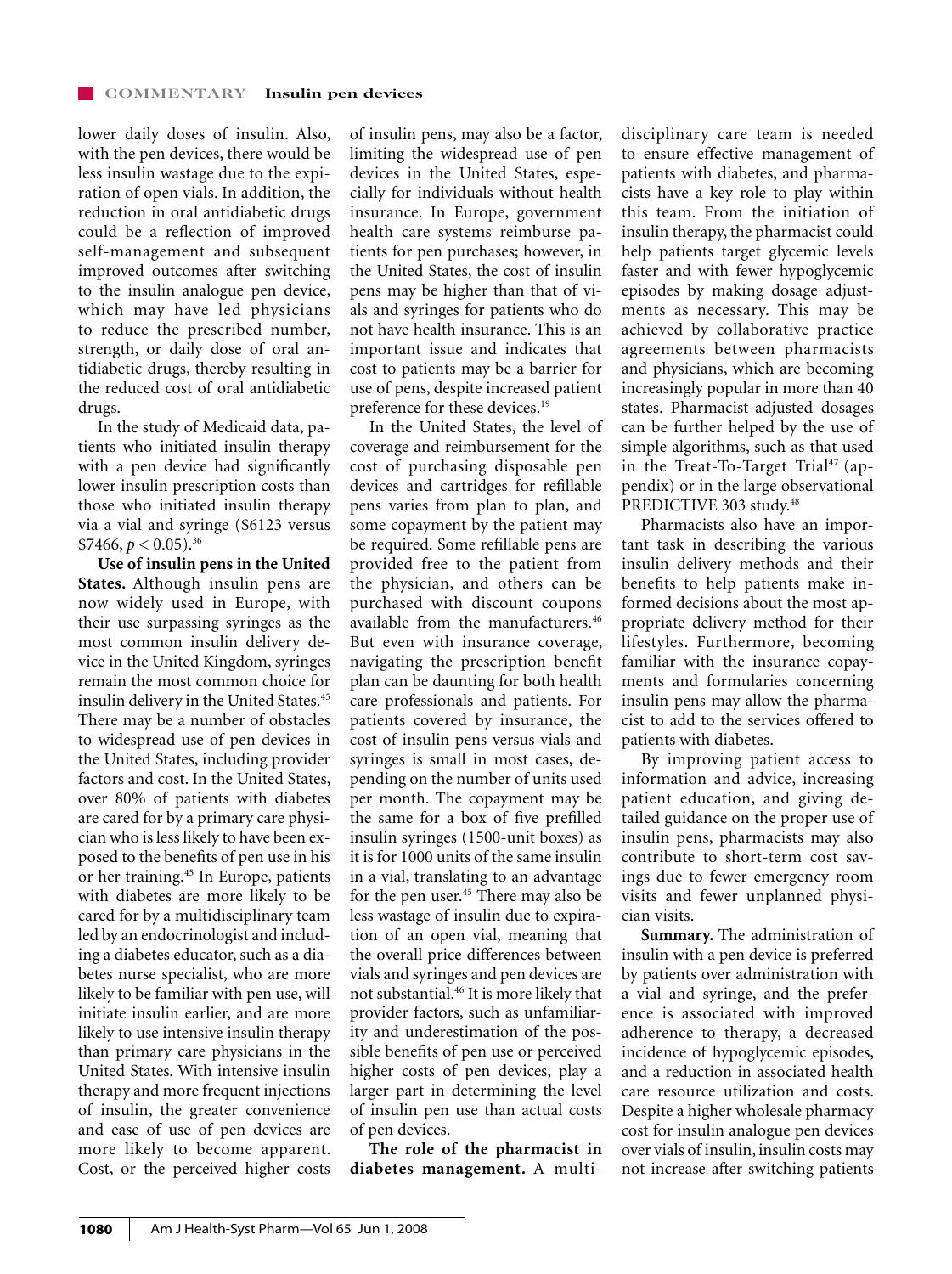to an insulin analogue pen device, and a reduction in oral antidiabetic drug costs may lead to an overall significant decrease in pharmacy costs. Even if there are short-term increases in pharmacy acquisition costs, there is an enormous potential to curtail the largest portion of diabetesrelated resource utilization and cost attributable to hospitalization and to physician, outpatient, and emergency department visits. If higher levels of adherence translate into improved glycemic control, the greatest reductions in overall health care costs from switching from vials and syringes to an insulin analogue pen device may come from a reduction in the longterm complications of diabetes and the considerable associated costs. The use of insulin pen devices in the United States needs to increase if patients and the health care system in this country are to benefit from these advantages.

#### **References**

- 1. Wild S, Roglic G, Green A et al. Global prevalence of diabetes. Estimates for the year 2000 and projections for 2030. *Diabetes Care.* 2004; 27:1047-53.
- 2. Hogan P, Dall T, Nikolov P, for the American Diabetes Association. Economic costs of diabetes in the U.S. in 2002. *Diabetes Care.* 2003; 26:917-32.
- 3. UK Prospective Diabetes Study (UKPDS) Group. Intensive blood-glucose control with sulphonylureas or insulin compared with conventional treatment and risk of complications in patients with type 2 diabetes (UKPDS 33). *Lancet.* 1998; 352: 837-53.
- 4. Koro CE, Bowlin SJ, Bourgeois N et al. Glycemic control from 1988 to 2000 among U.S. adults diagnosed with type 2 diabetes: a preliminary report. *Diabetes Care.* 2004; 27:17-20.
- 5. State of Diabetes in America report. www.aace.com/public/awareness/ stateofdiabetes/DiabetesAmericaReport.pdf (accessed 2007 Mar 1).
- 6. Gilmer TP, O'Connor PJ, Manning WG et al. The cost to health plans of poor glycemic control. *Diabetes Care*. 1997; 20:1847-53.
- 7. Shetty S, Secnik K, Oglesby AK. Relationship of glycemic control to total diabetesrelated costs for managed care health plan members with type 2 diabetes. *J Manag Care Pharm.* 2005; 11:559-64.
- 8. Testa MA, Simonson DC. Health economic benefits and quality of life during improved glycemic control in patients

with type 2 diabetes mellitus. A randomized, controlled, double-blind trial. *JAMA.* 1998; 280:1490-6.

- 9. Wagner EH, Sandhu N, Newton KM et al. Effect of improved glycemic control on health care costs and utilization. *JAMA.* 2001; 285:182-9.
- 10. Minshall ME, Roze S, Palmer AJ et al. Treating diabetes to accepted standards of care: a 10-year projection of the estimated economic and health impact in patients with type 1 and type 2 diabetes mellitus in the United States. *Clin Ther.* 2005; 27:940-50.
- 11. Hirsch IB, Bergenstal RM, Parkin CG et al. A real-world approach to insulin therapy in primary care practice. *Clin Diabetes.* 2005; 23:78-86.
- 12. Donnelly LA, Morris AD, Evans JM, for the DARTS/MEMO collaboration. Adherence to insulin and its association with glycaemic control in patients with type 2 diabetes. *QJM.* 2007; 100:345-50.
- 13. Wright A, Burden AC, Paisey RB et al. Sulfonylurea inadequacy: efficacy of addition of insulin over 6 years in patients with type 2 diabetes in the U.K. (UKPDS 57). *Diabetes Care.* 2002; 25:330-6.
- 14. Nathan DM, Buse JB, Davidson MB et al. Management of hyperglycemia in type 2 diabetes: a consensus algorithm for the initiation and adjustment of therapy. A consensus statement from the American Diabetes Association and the European Association for the Study of Diabetes. *Diabetes Care.* 2006; 29:1963-72.
- 15. Korytkowski M. When oral agents fail: practical barriers to starting insulin. *Int J Obes.* 2002; 26(suppl 3):S18-24.
- 16. Ziemer DC, Miller CD, Rhee MK et al. Clinical inertia contributes to poor diabetes control in a primary care setting. *Diabetes Educ.* 2005; 31:564-71.
- 17. Coscelli C, Lostia S, Lunetta M et al. Safety, efficacy, acceptability of a pre-filled insulin pen in diabetic patients over 60 years old. *Diabetes Res Clin Pract.* 1995; 28:173-7.
- 18. Graff MR, McClanahan MA. Assessment by patients with diabetes mellitus of two insulin pen delivery systems versus a vial and syringe. *Clin Ther.* 1998; 20:486-96.
- 19. Korytkowski M, Bell D, Jacobsen C et al. A multicenter, randomized, open-label, comparative, two-period crossover trial of preference, efficacy, and safety profiles of a prefilled, disposable pen and conventional vial/syringe for insulin injection in patients with type 1 or 2 diabetes mellitus. *Clin Ther.* 2003; 25:2836-48.
- 20. Lteif AN, Schwenk WF. Accuracy of pen injectors versus insulin syringes in children with type 1 diabetes. *Diabetes Care.* 1999; 22:137-40.
- 21. Puxty JA, Hunter DH, Burr WA. Accuracy of insulin injection in elderly patients. *Br Med J.* 1983; 287:1762.
- 22. Da Costa S. A co-ordinated approach to insulin transfer in the older type 2 patient. *J Diabetes Nurs.* 1997; 1:123-6.
- 23. Shelmet J, Schwartz S, Cappleman J et al. Preference and resource utilization in elderly patients: InnoLet versus vial/ syringe. *Diabetes Res Clin Pract.* 2004; 63:27-35.
- 24. Kesson CM, Bailie GR. Do diabetic patients inject accurate doses of insulin? *Diabetes Care.* 1981; 4:333. Letter.
- 25. Gnanalingham MG, Newland P, Smith CP. Accuracy and reproducibility of low dose insulin administration using peninjectors and syringes. *Arch Dis Child.* 1998; 79:59-62.
- 26. Keith K, Nicholson D, Rogers D. Accuracy and precision of low-dose insulin administration using syringes, pen injectors, and a pump. *Clin Pediatr.* 2004; 43:69-74.
- 27. Cramer JA. A systematic review of adherence with medications for diabetes. *Diabetes Care.* 2004; 27:1218-24.
- 28. Krapek K, King K, Warren SS et al. Medication adherence and associated hemoglobin A1c in type 2 diabetes. *Ann Pharmacother.* 2004; 38:1357-62.
- 29. Morris AD, Boyle DI, McMahon AD et al. Adherence to insulin treatment, glycaemic control, and ketoacidosis in insulindependent diabetes mellitus. *Lancet.* 1997; 350:1505-10.
- 30. Kuo YF, Raji MA, Markides KS et al. Inconsistent use of diabetes medications, diabetes complications, and mortality in older Mexican Americans over a 7-year period. Data from the Hispanic established population for the epidemiologic study of the elderly. *Diabetes Care.* 2003; 26:3054-60.
- 31. Albano S, for the ORBITER Study Group. Assessment of quality of treatment in insulin-treated patients with diabetes using a pre-filled insulin pen. *Acta Biomed.* 2004; 75:34-9.
- 32. Rubin RR, Peyrot M. Quality of life, treatment satisfaction, and treatment preference associated with use of a pen device delivering a premixed 70/30 insulin aspart suspension (aspart protamine suspension/soluble aspart) versus alternative treatment strategies. *Diabetes Care.* 2004; 27:2495-7.
- 33. Summers KH, Szeinbach SL, Lenox SM. Preference for insulin delivery systems among current insulin users and nonusers. *Clin Ther.* 2004; 26:1498-505.
- 34. Lee WC, Balu S, Cobden D et al. Medication adherence and the associated healtheconomic impact among patients with type 2 diabetes mellitus converting to insulin pen therapy: an analysis of thirdparty managed care claims data. *Clin Ther.* 2006; 28:1712-25.
- 35. Cobden D, Lee WC, Balu S et al. Health outcomes and economic impact of therapy conversion to a biphasic insulin analog pen among privately insured patients with type 2 diabetes mellitus. *Pharmacotherapy.* 2007; 27:948-62.
- 36. Pawaskar MD, Camacho FT, Anderson RT et al. Health care costs and medication adherence associated with initiation of insulin pen therapy in Medicaid-enrolled patients with type 2 diabetes: a retrospec-